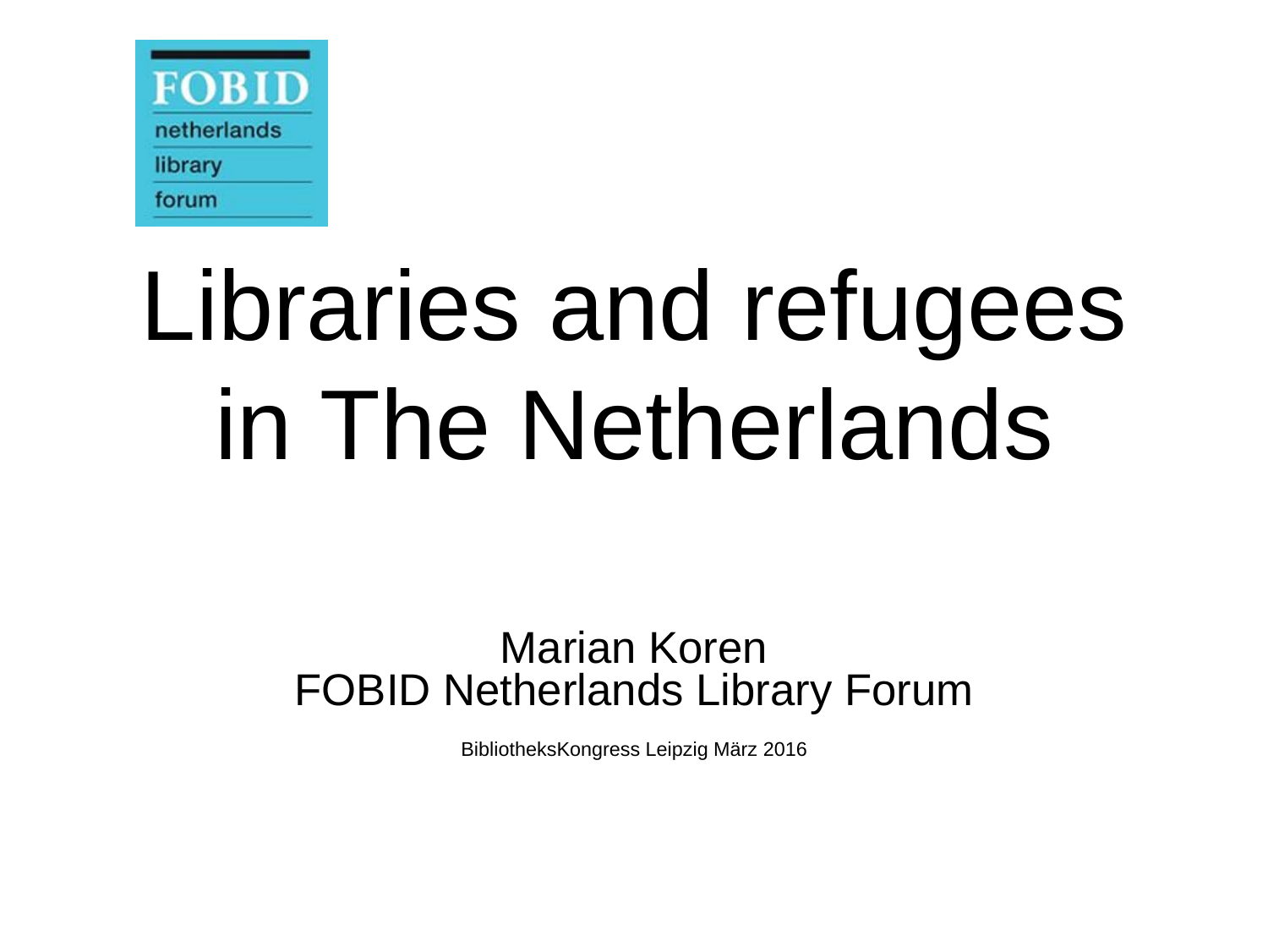#### Dutch situation at the political and societal level

- Discussion on the organisation of accommodating refugees: large size/ small size, camps/housing
- Public responsibility vs citizens' initiatives
- Awareness: balance with right wing sentiments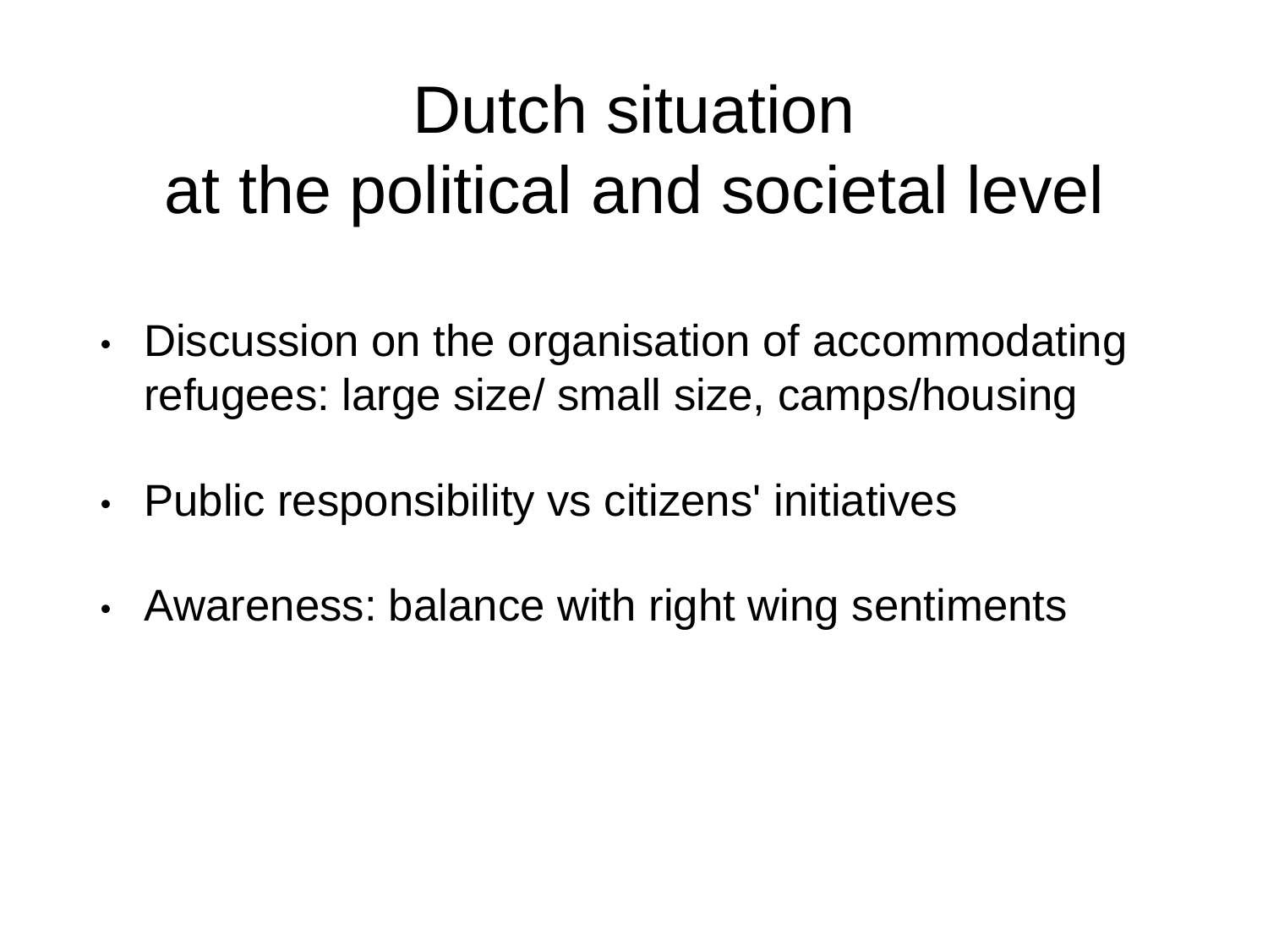#### Libraries' initiatives, national level

- National public Library Association collects best practices
- NPLA Provides Two video s on practices on you tube: Haarlem, Nijmegen.
- National Library seeks contact with national asylum organisations
- National Library provides language toolkit, support for volunteers who help refugees with learning Dutch.
- Refugees get free code to work online on learning Dutch and related services.
- A number of digital services can be accessed through the digital library services
- The professional Library Journal collects stories and best practices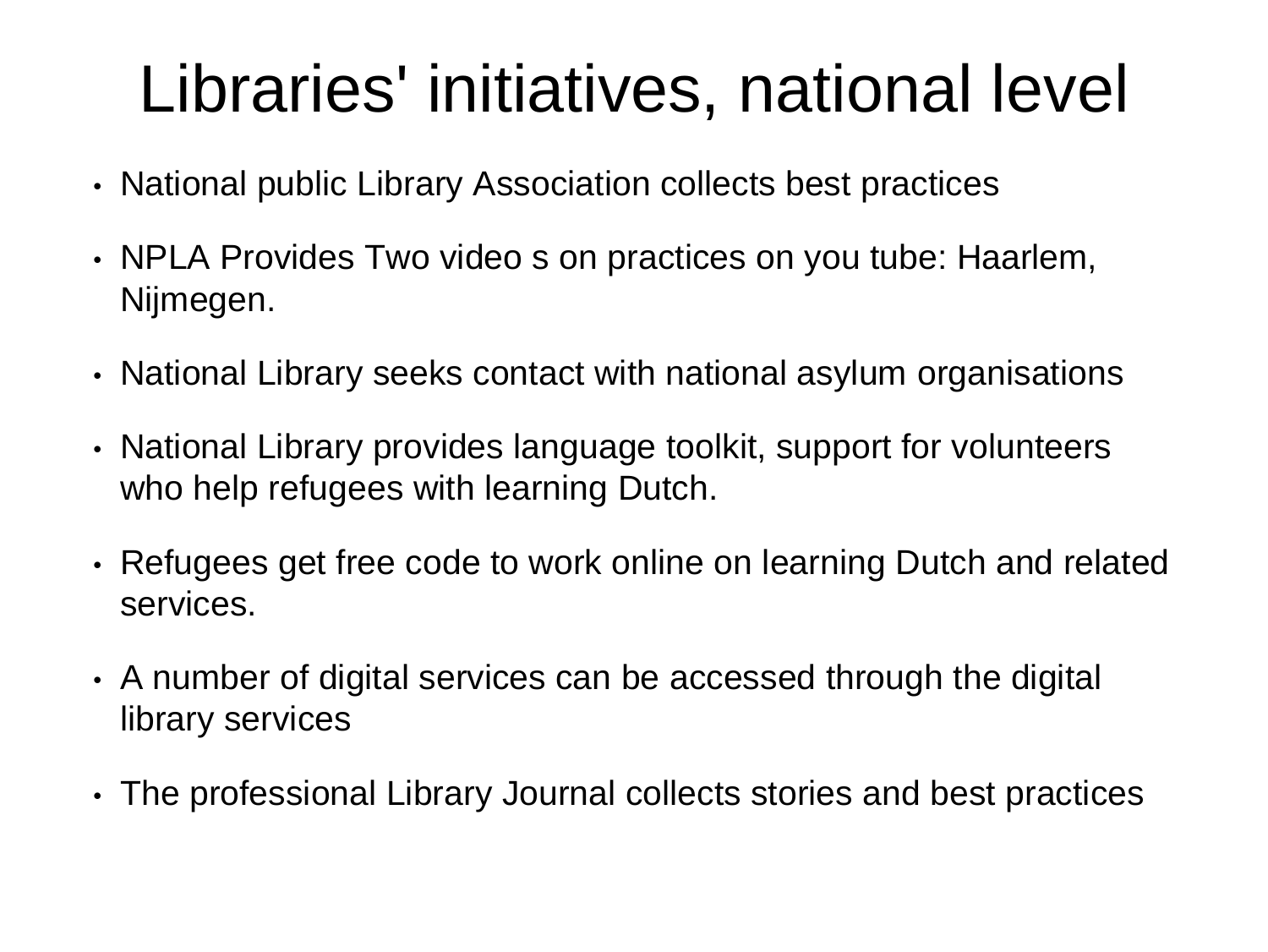### Language learning



- Toolkit for volonteers who help refugees to learn Dutch.
- includes step by step, how to use the learning method
- Includes offline and online learning materials
- Makes use of dedicated online code, self-learning at any moment
- Makes use of mobile phone for making your own Dutch dictionary
- [https://www.kb.nl/ob/leren-lezen-digivaardigheden/taalkit-dutch](https://www.kb.nl/ob/leren-lezen-digivaardigheden/taalkit-dutch-voor-vluchtelingen)[voor-vluchtelingen](https://www.kb.nl/ob/leren-lezen-digivaardigheden/taalkit-dutch-voor-vluchtelingen)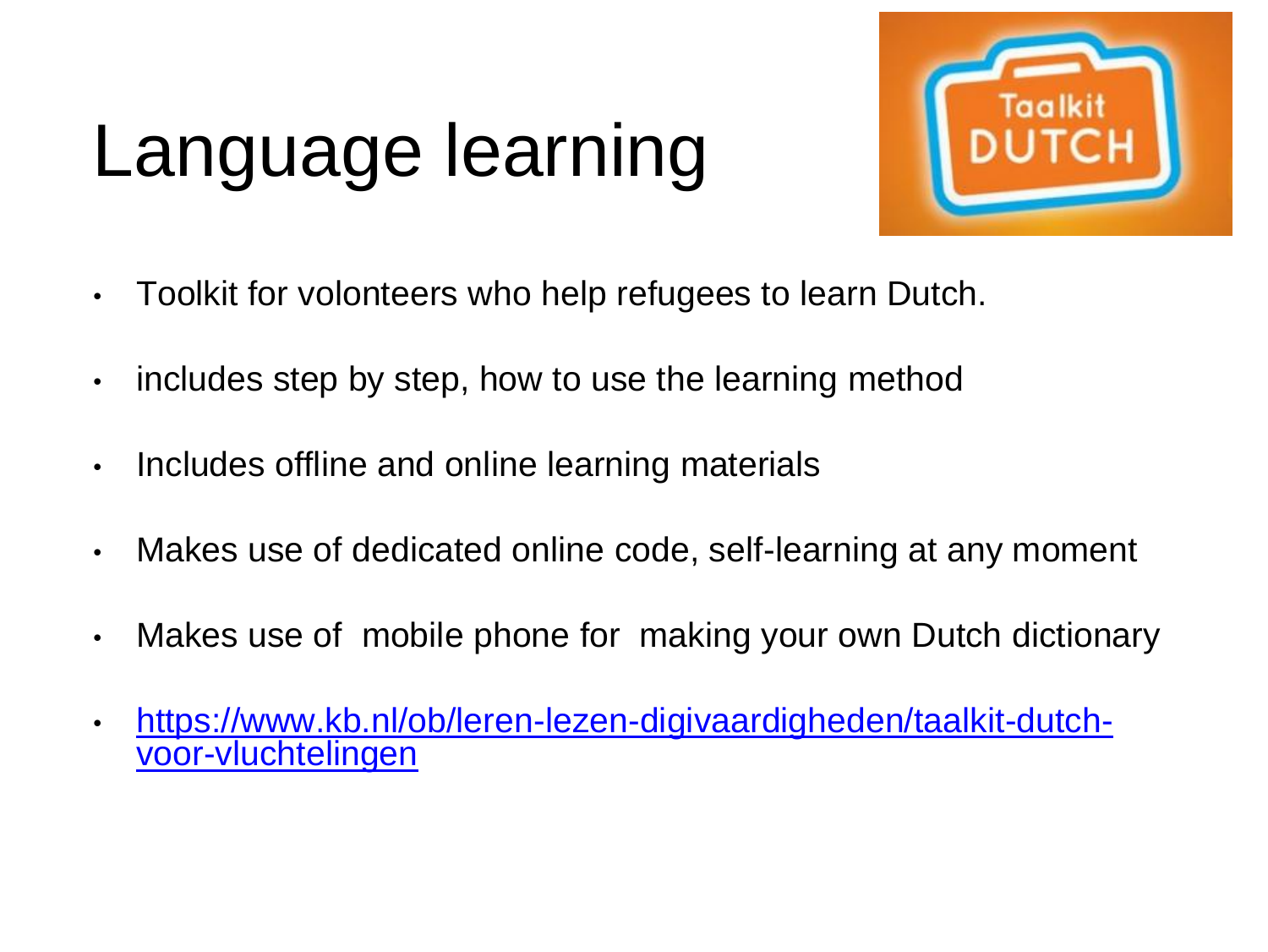# Library Plan



Photo: Eimer Wieldraaije

- The Netherlands Public Library Association offered a proposal to the Minister for a coordinated action of libraries for the integration of refugees
- Minister visited a local library, and discussed with refugees, libraries and local community in this rather deprived neighbourhood
- Positive view of the role of libraries, in combining language lessons, dance classes and reading aloud to children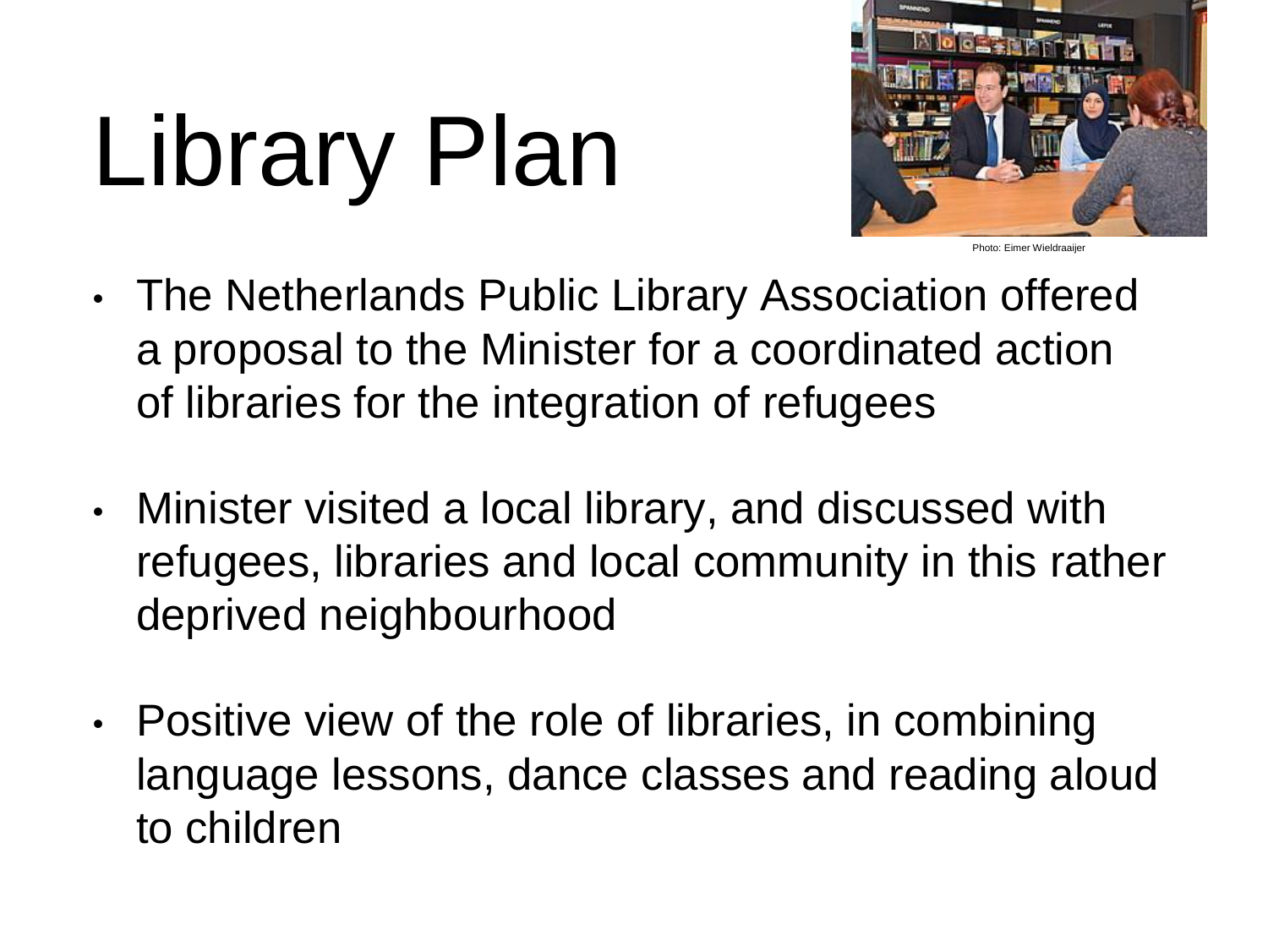### Fundraising: Book festival

- The National Reading Coalition organised a Book festival with famous authors , to raise funds for the project My Book Buddy
- Benefits helped all children in Asylum seeker camps
	- to have their own picture book Dutch,
	- to have reading materials in their asylum schools.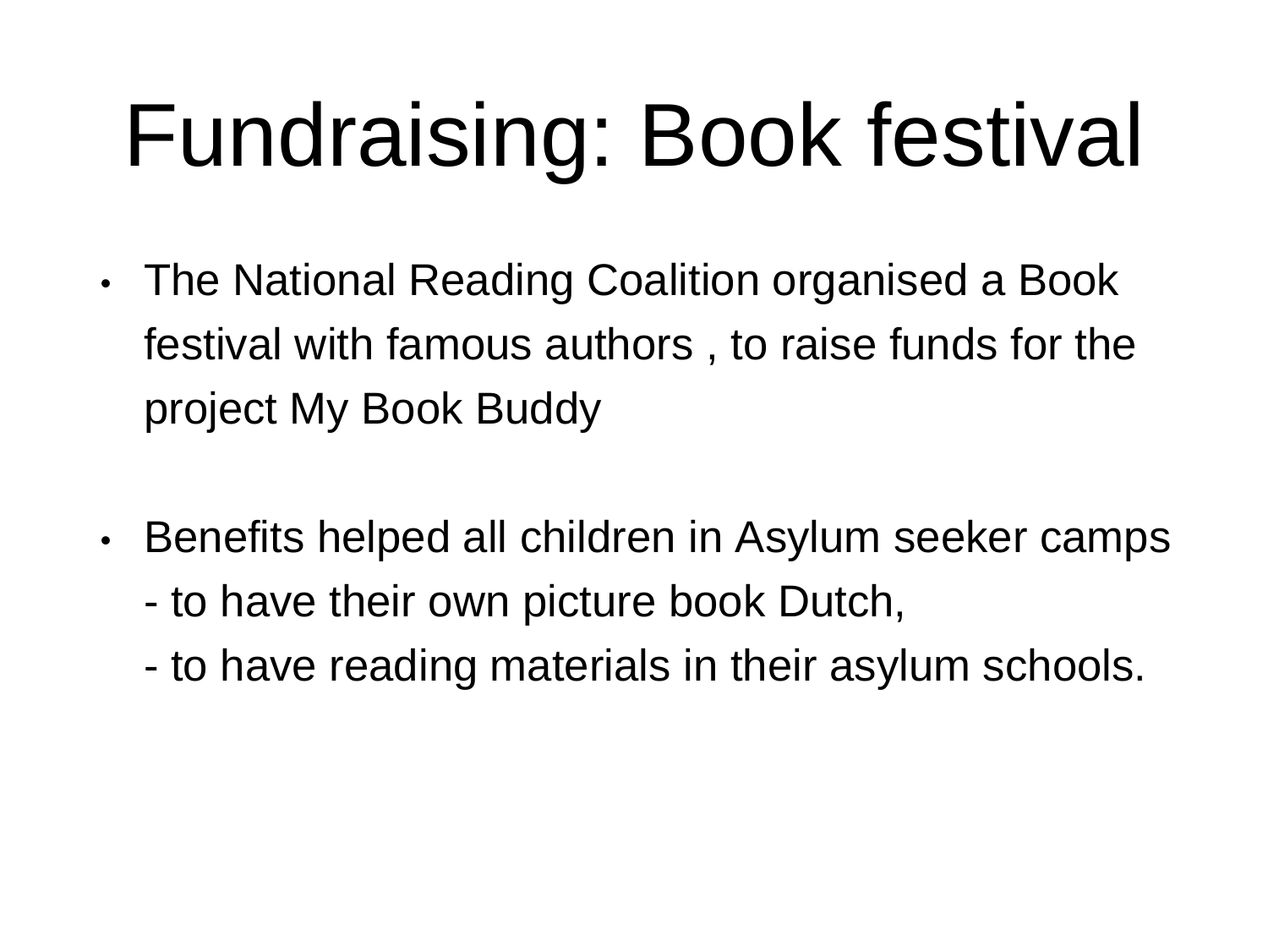# Local Library initiatives

- Handing out free Library Cards
- Support bookdonations, and bring to Camps; pop up libraries
- Reading aloud for refugee children
- Introduction course: New in The Netherlands, in 7 meetings with Dutch/Arabic speaking host/ leader.
- Library Flyers etc. translated into various languages.